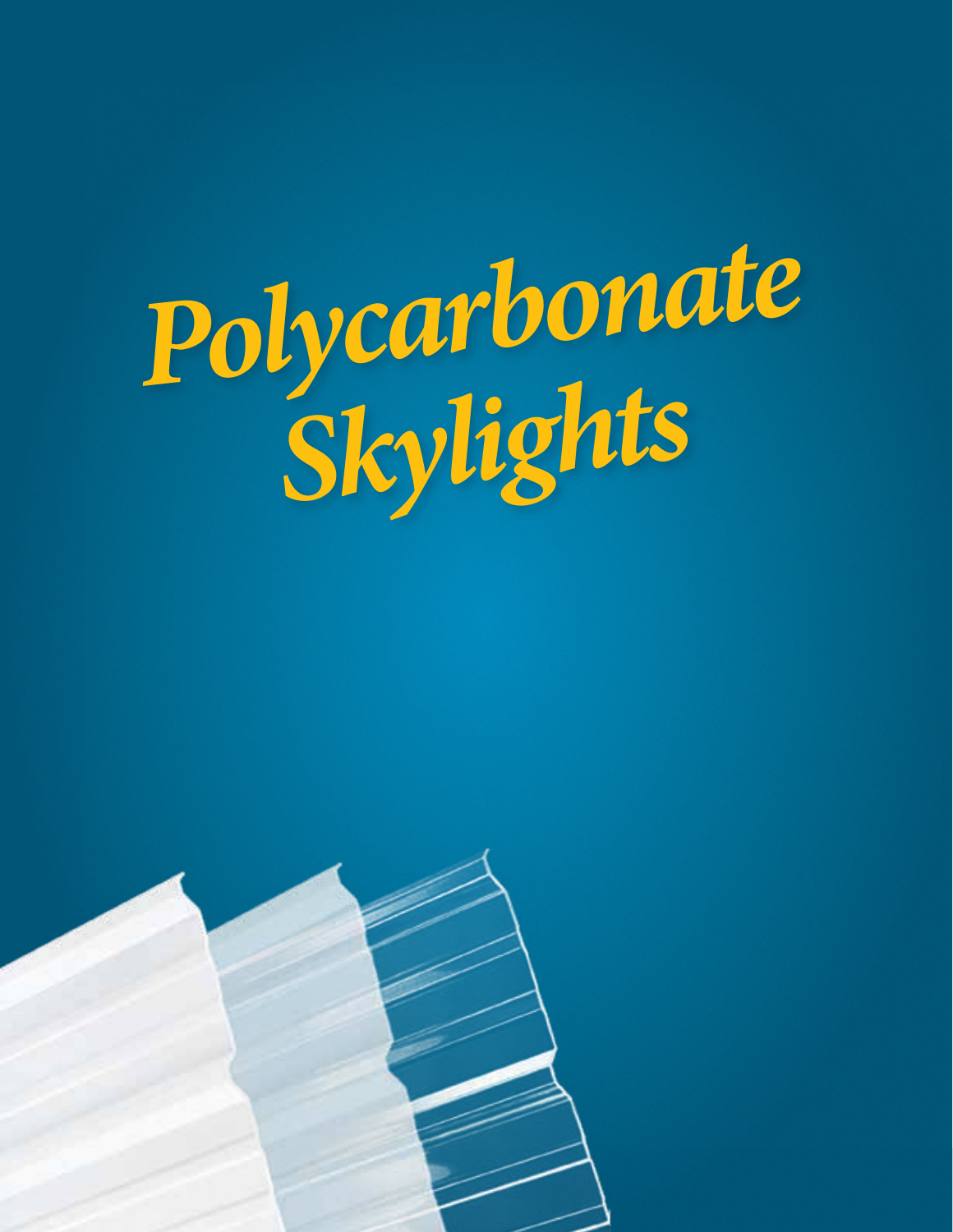



# **Sunsky® Skylights**

SunSky corrugated polycarbonate panels stand up to punishing exterior applications and offer multiple advantages over traditional fiberglass corrugated panels. SunSky provides up to 20 times greater impact resistance, warranted protection against yellowing, excellent load ratings, and the highest resistance to wind uplift–outstanding properties confirmed by independent laboratory tests and in installations worldwide since 1984. SunSky is available in soft white for maximum light transmission without glare, as well as clear and a range of colors to filter light or reduce heat loads.

#### **ABM Profile Skylight**

| <b>Description</b>                                    | <b>Coverage</b> | Length                                                                                                                                                                                                                                                                                                                                                                                                                                                                                                                                                                            |
|-------------------------------------------------------|-----------------|-----------------------------------------------------------------------------------------------------------------------------------------------------------------------------------------------------------------------------------------------------------------------------------------------------------------------------------------------------------------------------------------------------------------------------------------------------------------------------------------------------------------------------------------------------------------------------------|
| Clear Polycarbonate Skylight - 90% Light Transmission | 36"             | 8'                                                                                                                                                                                                                                                                                                                                                                                                                                                                                                                                                                                |
| Clear Polycarbonate Skylight - 90% Light Transmission | 36"             | 10'                                                                                                                                                                                                                                                                                                                                                                                                                                                                                                                                                                               |
| Clear Polycarbonate Skylight - 90% Light Transmission | 36"             | 12                                                                                                                                                                                                                                                                                                                                                                                                                                                                                                                                                                                |
| Clear Polycarbonate Skylight - 90% Light Transmission | 36"             | 14'                                                                                                                                                                                                                                                                                                                                                                                                                                                                                                                                                                               |
| Clear Polycarbonate Skylight - 90% Light Transmission | 36"             | 16'                                                                                                                                                                                                                                                                                                                                                                                                                                                                                                                                                                               |
|                                                       | 36"             | 8'                                                                                                                                                                                                                                                                                                                                                                                                                                                                                                                                                                                |
|                                                       | 36"             | 10'                                                                                                                                                                                                                                                                                                                                                                                                                                                                                                                                                                               |
|                                                       | 36"             | 12"                                                                                                                                                                                                                                                                                                                                                                                                                                                                                                                                                                               |
|                                                       | 36"             | 14'                                                                                                                                                                                                                                                                                                                                                                                                                                                                                                                                                                               |
|                                                       | 36"             | 16'                                                                                                                                                                                                                                                                                                                                                                                                                                                                                                                                                                               |
|                                                       | 36"             | 8'                                                                                                                                                                                                                                                                                                                                                                                                                                                                                                                                                                                |
|                                                       | 36"             | 10'                                                                                                                                                                                                                                                                                                                                                                                                                                                                                                                                                                               |
|                                                       | 36"             | 12"                                                                                                                                                                                                                                                                                                                                                                                                                                                                                                                                                                               |
|                                                       | 36"             | 12                                                                                                                                                                                                                                                                                                                                                                                                                                                                                                                                                                                |
|                                                       |                 | Soft White Polycarbonate Skylight - 85% Light Transmission<br>Soft White Polycarbonate Skylight - 85% Light Transmission<br>Soft White Polycarbonate Skylight - 85% Light Transmission<br>Soft White Polycarbonate Skylight - 85% Light Transmission<br>Soft White Polycarbonate Skylight - 85% Light Transmission<br>White (Opal) Polycarbonate Skylight - 45% Light Transmission<br>White (Opal) Polycarbonate Skylight - 45% Light Transmission<br>White (Opal) Polycarbonate Skylight - 45% Light Transmission<br>Solar Gray Polycarbonate Skylight - 35 % Light Transmission |

#### **Miscellaneous Profile Skylight**

| Part#                          | <b>Description</b>                                         | <b>Coverage</b> | Length |
|--------------------------------|------------------------------------------------------------|-----------------|--------|
| SK <sub>5</sub> V <sub>8</sub> | 5V Crimp Skylite For 24" Coverage Clear Polycarbonate      | 24"             | 8'     |
| <b>SK5V12</b>                  | 5V Crimp Skylite For 24" Coverage Clear Polycarbonate      | 24"             | 12"    |
| SKCD8                          | Clear Polycarbonate Skylight For Everdrain Profile 6" Ribs | 36"             | 8'     |
| SKCD <sub>10</sub>             | Clear Polycarbonate Skylight For Everdrain Profile 6" Ribs | 36"             | 10'    |
| SKCD <sub>12</sub>             | Clear Polycarbonate Skylight For Everdrain Profile 6" Ribs | 36"             | 12"    |
| SKCOR <sub>125</sub>           | Clear Polycarbonate Skylite 1.25" Corrugated               | 24"             | 12"    |

#### **PBR Skylight**

| Part#     | <b>Description</b>                                    | Coverage | Length       |
|-----------|-------------------------------------------------------|----------|--------------|
| SKSTRCL8  | Clear Polycarbonate Skylite 1mm Thick 12" Rib Spacing | 36"      | 8'           |
| SKSTRCL10 | Clear Polycarbonate Skylite 1mm Thick 12" Rib Spacing | 36"      | $10^{\circ}$ |
| SKSTRCL12 | Clear Polycarbonate Skylite 1mm Thick 12" Rib Spacing | 36"      | 12"          |
| SKSTRSW12 | Soft White Polycarbonate PBR 85% Light Transmission   |          | $12^{\circ}$ |
| SKSTRW12  | White (Opal) Polycarbonate PBR 12" Ribs               |          | 12"          |